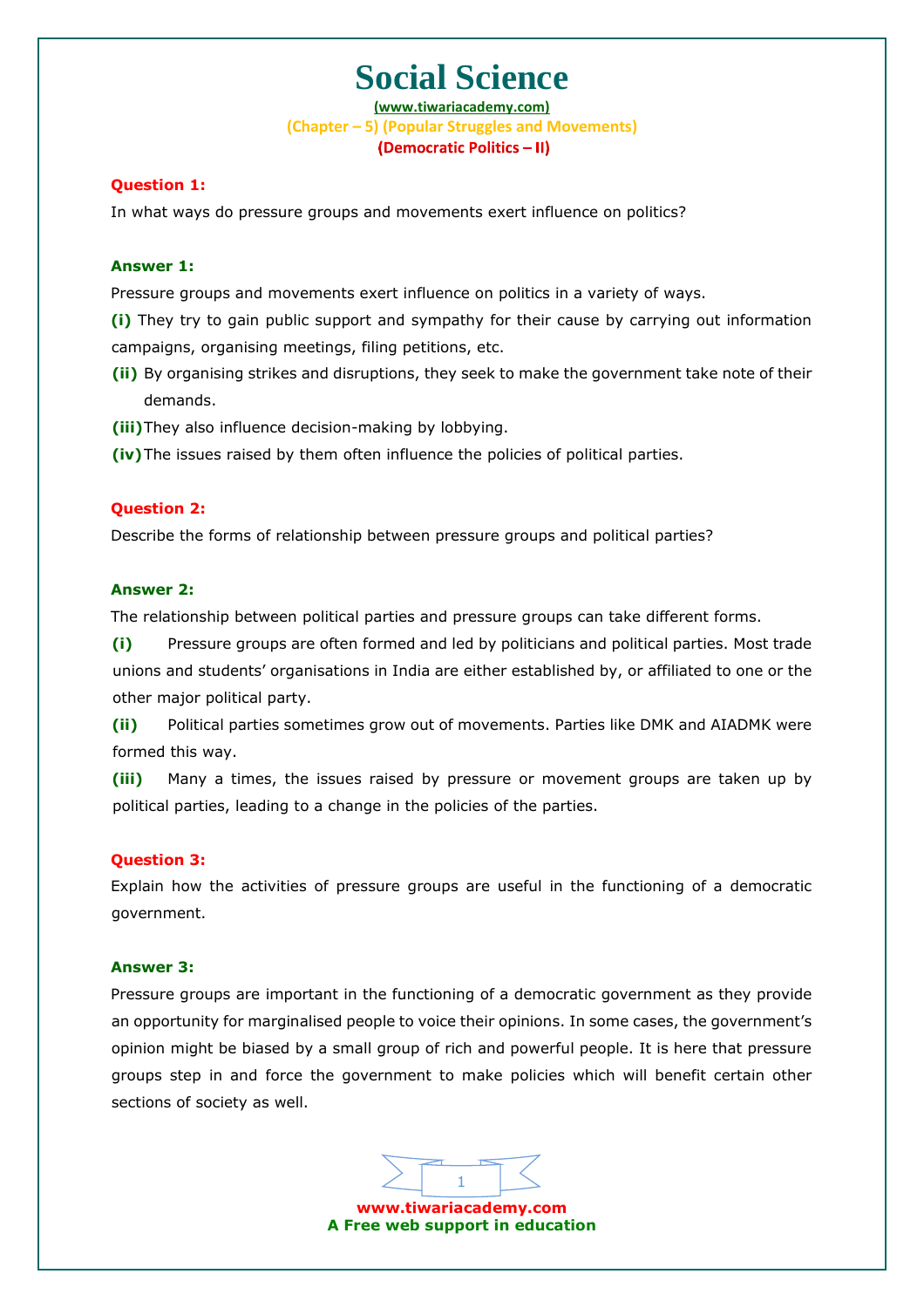**(www.tiwariacademy.com) (Chapter – 5) (Popular Struggles and Movements)** (Democratic Politics - II)

#### **Question 4:**

What is a pressure group? Give a few examples.

#### **Answer 4:**

A pressure group is an organisation which attempts to influence government policies through protests and demonstrations. Pressure groups are formed when people with similar opinions get together for similar objectives. Examples of pressure groups are FEDECOR and BAMCEF.

#### **Question 5:**

What is the difference between a pressure group and a political party?

#### **Answer 5:**

The major difference between pressure groups and political parties is that unlike political parties, pressure groups do not aim to directly control or share political power.

#### **Question 6:**

Organisations that undertake activities to promote the interests of specific social sections such as workers, employees, teachers, and lawyers are called \_\_\_\_\_\_\_\_\_\_\_\_\_\_ groups.

#### **Answer 6:**

Organisations that undertake activities to promote the interests of specific social sections such as workers, employees, teachers, and lawyers are called sectional interest groups.

#### **Question 7:**

Which among the following is the special feat[ure that distinguishes a pressur](www.tiwariacademy.com)e group from a political party?

- **(a)** Parties take political stances, while pressure groups do not bother about political issues.
- **(b)** Pressure groups are confined to a few people, while parties involve larger number of people.
- **(c)** Pressure groups do not seek to get into power, while political parties do.
- **(d)** Pressure groups do not seek to mobilise people, while parties do.

#### **Answer 7:**

**(c)** Pressure groups do not seek to get into power, while political parties do.

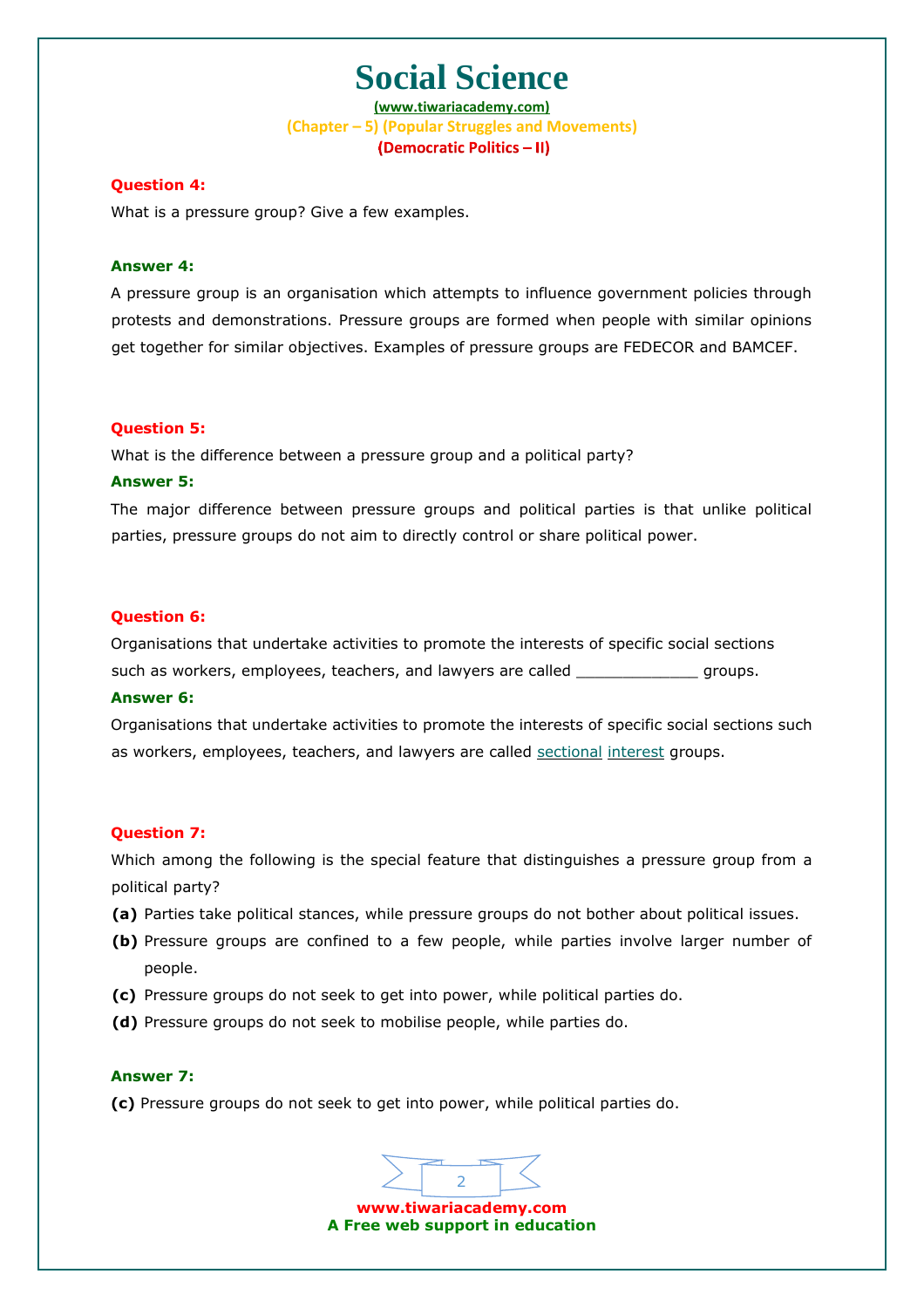**(www.tiwariacademy.com)**

**(Chapter – 5) (Popular Struggles and Movements)**

### **Question 8:**

Match List I (organisations and struggles) with List II and select the correct answer using the codes given below the lists:

|    | List I                                                                                                   |              | List III                     |
|----|----------------------------------------------------------------------------------------------------------|--------------|------------------------------|
|    | Organisations that seek to promote the interests of a<br>particular section or group                     | l A.         | Movement                     |
| 2. | Organisations that seek to promote common interest                                                       | В.           | Political parties            |
| З. | Struggles launched for the resolution of a social problem with<br>or without an organisational structure | $\mathbf{C}$ | Sectional interest<br>groups |
| 4. | Organisations that mobilise people with a view to win political<br>power                                 |              | Public interest<br>groups    |

| a |   |  |  |
|---|---|--|--|
|   |   |  |  |
|   |   |  |  |
|   | п |  |  |

#### **Answer 8:**

### **Question 9:**

Match List I with list II and select the correct answer using the codes given below the lists:

|    | l ist i               |              | List II                         |
|----|-----------------------|--------------|---------------------------------|
|    | Pressure group        | А.           | Narmada Bachao Andolan          |
|    | Long-term movement    | В.           | Asom Gana Parishad              |
| 3. | Single issue movement | $\mathbf{C}$ | Women's Movement                |
|    | Political party       | D.           | Fertilizer dealers' association |

| a |  |  |
|---|--|--|
| b |  |  |
|   |  |  |
|   |  |  |

### **Answer 9:**



**A Free web support in education**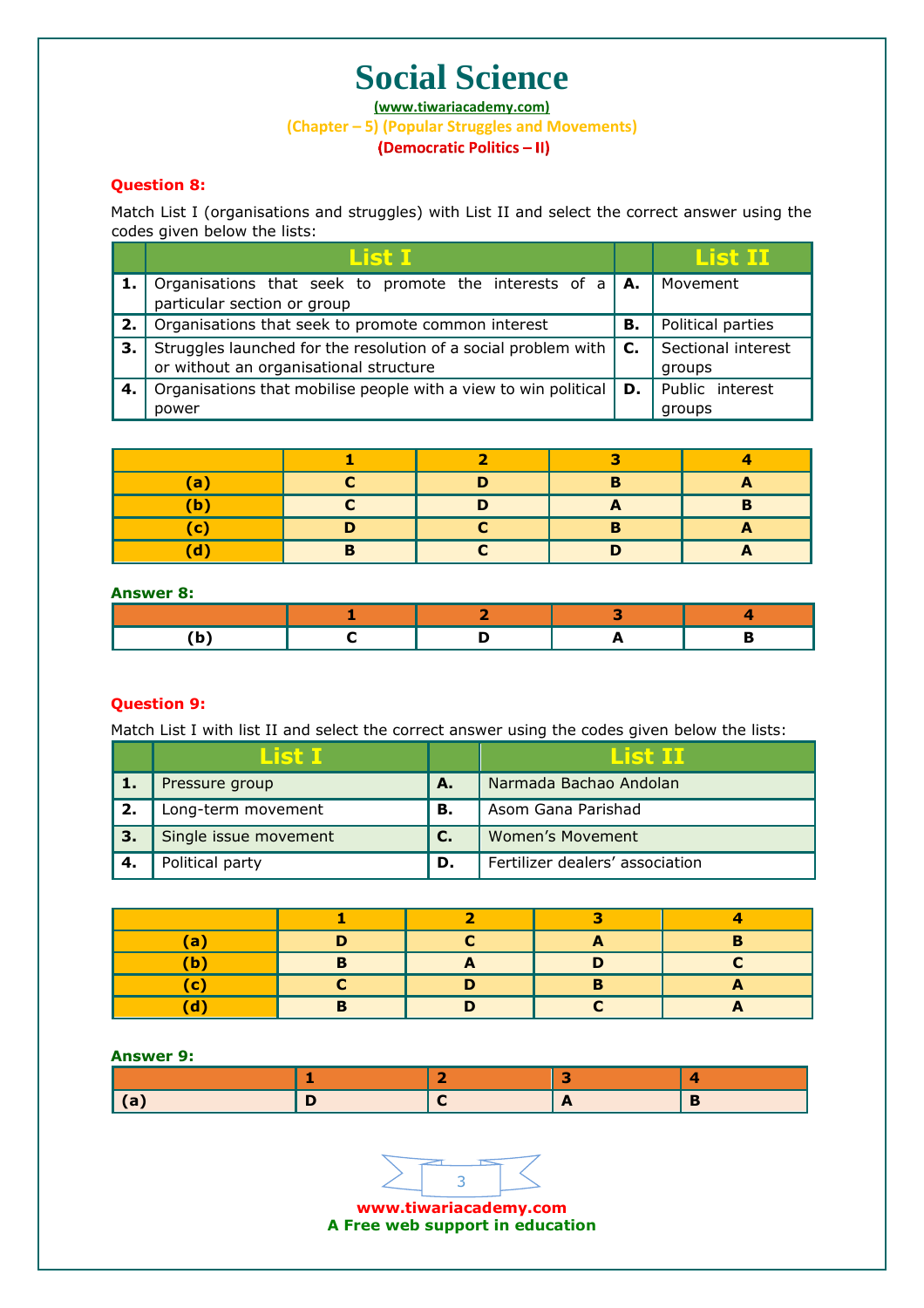**(www.tiwariacademy.com) (Chapter – 5) (Popular Struggles and Movements)** (Democratic Politics - II)

#### **Question 10:**

Consider the following statements about pressure groups and parties.

**Α.** Pressure groups are the organised expression of the interests and views of specific social sections.

**B.** Pressure groups take positions on political issues.

**C.** All pressure groups are political parties.

Which of the statements given above are correct?

- **(a) A**, **B** and **C**
- **(b) A** and **B**
- **(c) B** and **C**
- **(d) A** and **C**

#### **Answer 10:**

**(b) A** and **B**

#### **Question 11:**

*Mewat is one of the most backward areas in Haryana. It used to be a part of two districts, Gurgaon and Faridabad. The people of Mewat felt that the area will get better attention if it were to become a separate district. But political parties were indifferent to this sentiment. The demand for a separate district was raised by Mewat Educational and Social Organisation and Mewat Saksharta Samiti in 1996. Later, Mewat Vikas Sabha was founded in 2000 and carried out a series of public awareness campaigns. This forced both the major parties, Congress and the Indian National Lok Dal, to announce their support for the new district before the assembly elections held in February 2005. The new district came into existence in July 2005.*

In this example what is the relationship that you observe among movement, political parties and the government? Can you think of an example that shows a relationship different from this one?

#### **Answer 11:**

From the example of Mewat, we can infer that movements take up issues which have been ignored by political parties. Political parties may then be influenced by these demands when they frame their own manifestoes. Finally, the party which comes to power ends up implementing steps which fulfil these demands.